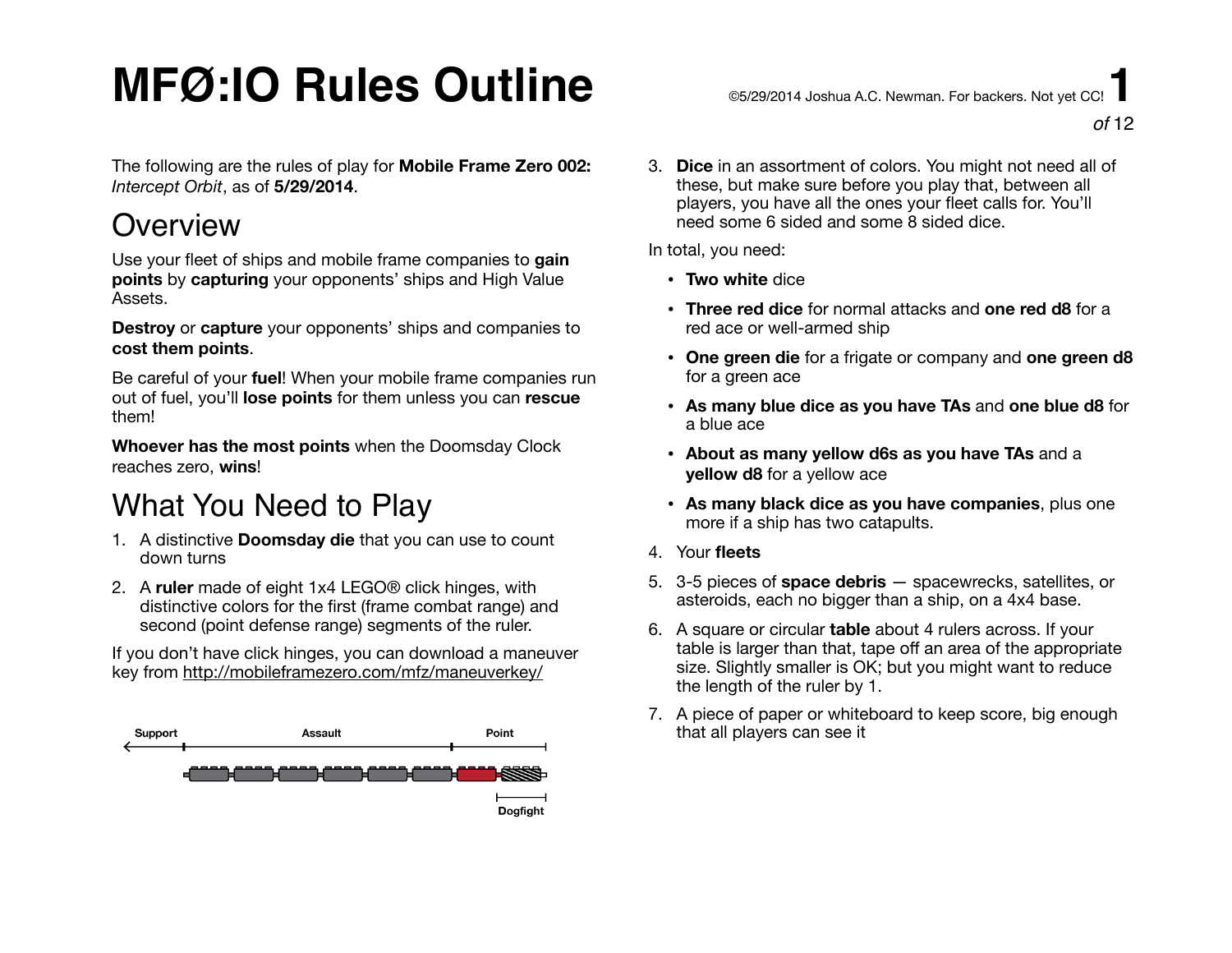### Build Your Fleet

Before you gather together to play, each player will need to build a fleet in secret. Fleets are made from **Tactical Assets (TAs)** and **High Value Assets (HVAs)**.

**Determine the number of assets you can build** by consulting the number of players in the upcoming game.

| <b>#Players</b> | #TAs  | #HVAs |
|-----------------|-------|-------|
| $\overline{2}$  | 4-6   | З     |
| 3               | $3-5$ | 2     |
|                 | 3-4   |       |

If all players agree, you can increase *both* the minimum and maximum number of tactical assets for an afternoon-long game.

- **High Value Assets (HVAs)** are valuable strategically, but are tactical *liabilities* — they're what your fleet is fighting *over*. They might be shuttles bearing diplomats or revolutionary leaders, smuggled prototype mobile frames, or cargo ships loaded with illegal peaches. They're hard to maneuver, hard to protect, and extremely valuable. If you're playing with LEGO® or other building bricks, Each HVA should be **no bigger than 12 studs in its largest dimension** and rests on a **base 8x4** studs in size.
- **Tactical Assets (TAs)** are what you're fighting *with*. They're warships and companies of mobile frames. Warships are large and destructive, but must overcome their own forward momentum to move the direction and speed you want.

Frame companies turn on a dime, but attack only within a very limited range.

- When you build **ships**, you'll install systems on them:
	- **Weapons** can hit at **point** range, **assault** range, or **support** range.
		- A single weapon devoted to a single range rolls two red dice when attacking at that range.
		- A single weapon designed for two ranges rolls one red die when attacking at either range.
		- A second weapon devoted to the same range as the first grants an additional d8 instead of another pair of d6s.
		- Ships that have no weapons may still attack, using their white dice, at dogfight range.
	- **Defensive systems** like armor, chaff dispensers, and electronic countermeasures keep your ship from taking the full brunt of an enemy's blow.
		- A ship with one defensive system rolls a blue die to defend itself.
		- A second defensive system gives the ship an additional blue die. It also has the ability to make all ships of its choice within point defense range take hits as though in cover.
		- Ships with no defensive systems may still use a white die to defend themselves.
	- **Communications and sensor systems** give a ship the ability to direct and enhance the attack of other TAs.
		- A ship with one comms system rolls one yellow die and can spot any TA in assault range or closer.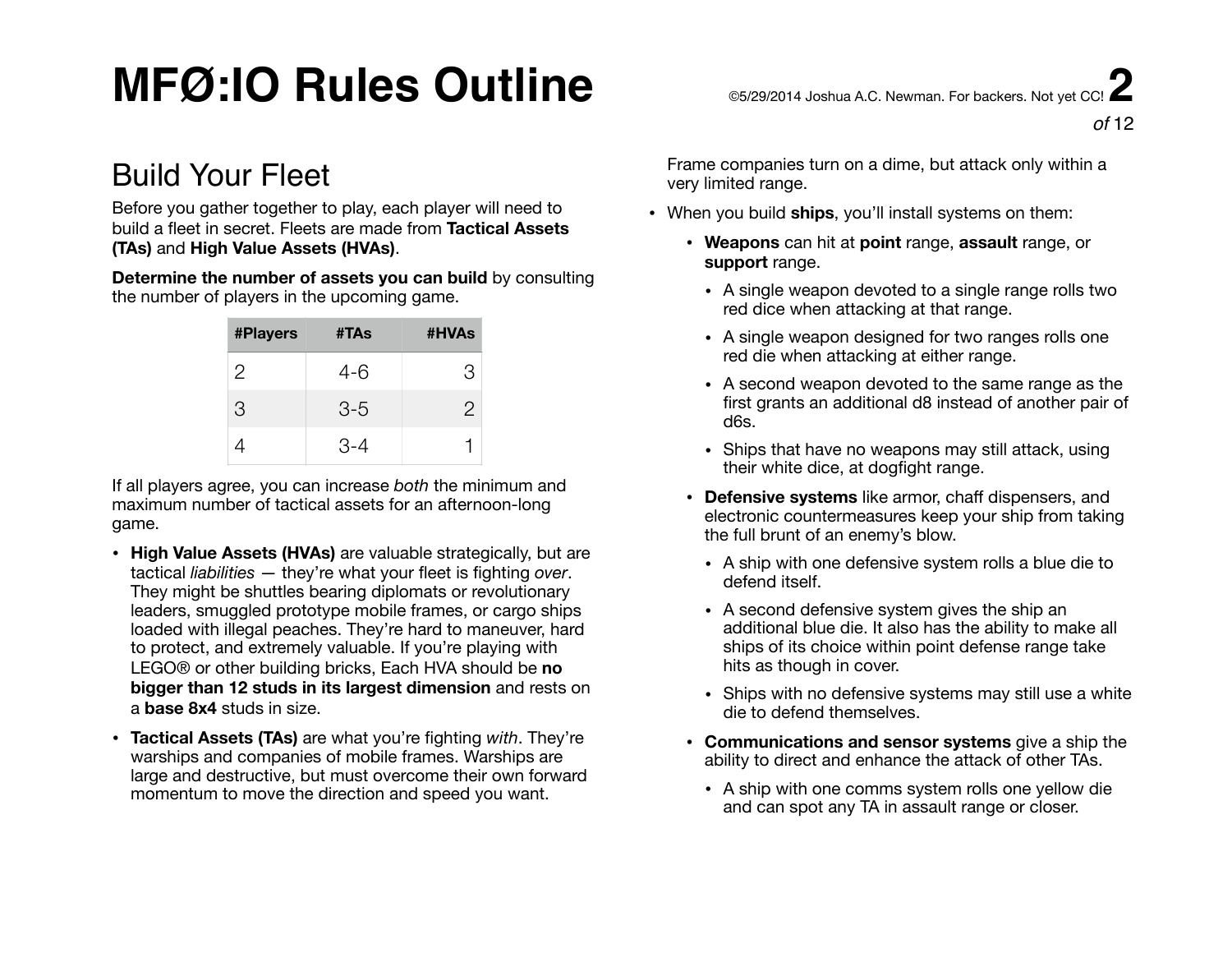- A second coms system gives the ship the ability to spot anywhere in the battlespace.
- A ship with no comms system may use its white dice to spot any TA in assault range that is out of cover.
- **Catapults** launch companies of mobile frames across the battlespace.
	- A ship with one catapult rolls one black die.
	- A second catapult gives an additional *two* black dice to the ship, making repair and refueling much more effective.
	- A ship with no catapults may not repair or refuel frames.
- **Capital Ships** are clumsy but powerful warships.
	- In addition to their infrastructure and crew of two white dice, hey have **four systems.**
	- The model should be no greater than **16 studs across in its largest dimension.**
	- Its rests on a **base 8x8 studs** in size.
- **Frigates** are faster and more maneuverable than capital ships.
	- In addition to their infrastructure and crew of two white dice, they carry **three systems.**
	- They roll a **green die** to help them maneuver.
	- Frigates are no more than **12 studs across in their greatest dimension.**
	- They rest on a **base 4x8 studs** in size.
- **Mobile Frame Companies** are fast and maneuverable, but vulnerable to both point defense fire and other frame

companies. While you can command a fleet with no companies, you'll find it very difficult to win!

- They can board ships and HVAs alike, capturing them for both their points and tactical purposes.
- The number of companies you have is equal to the number of catapults you have in your fleet.
- In addition to their pilots and mobile frames of two white dice, they have **four systems:**
	- a weapon system
	- a defense system
	- a communication system
	- a movement system
- They rest on a **base of approximately 4x4 studs**.
- Companies have no momentum, and so can travel in a straight line in any direction or make abrupt turns however they like. They can only travel through assets if they have a green die.

#### **Every fleet with at least one catapult has a Mobile Frame**

**Ace** that carries with it a special power, in addition to a die. The ace is not a system and can not be lost until the company has lost all six of its normal dice. Mark the company that the ace leads with a special model. When you build your fleet, decide which kind of ace your fleet has. **Pick one:** 

- **Red Ace** not only shoots well with an additional red d8, but can also shoot particularly far.
	- Roll an additional red d8 when this company goes.
	- This company may target TAs at assault range as though they were in dogfight range.
- **Blue Ace** not only protects their own company well with an additional blue d8, but can also protect friendly TAs nearby.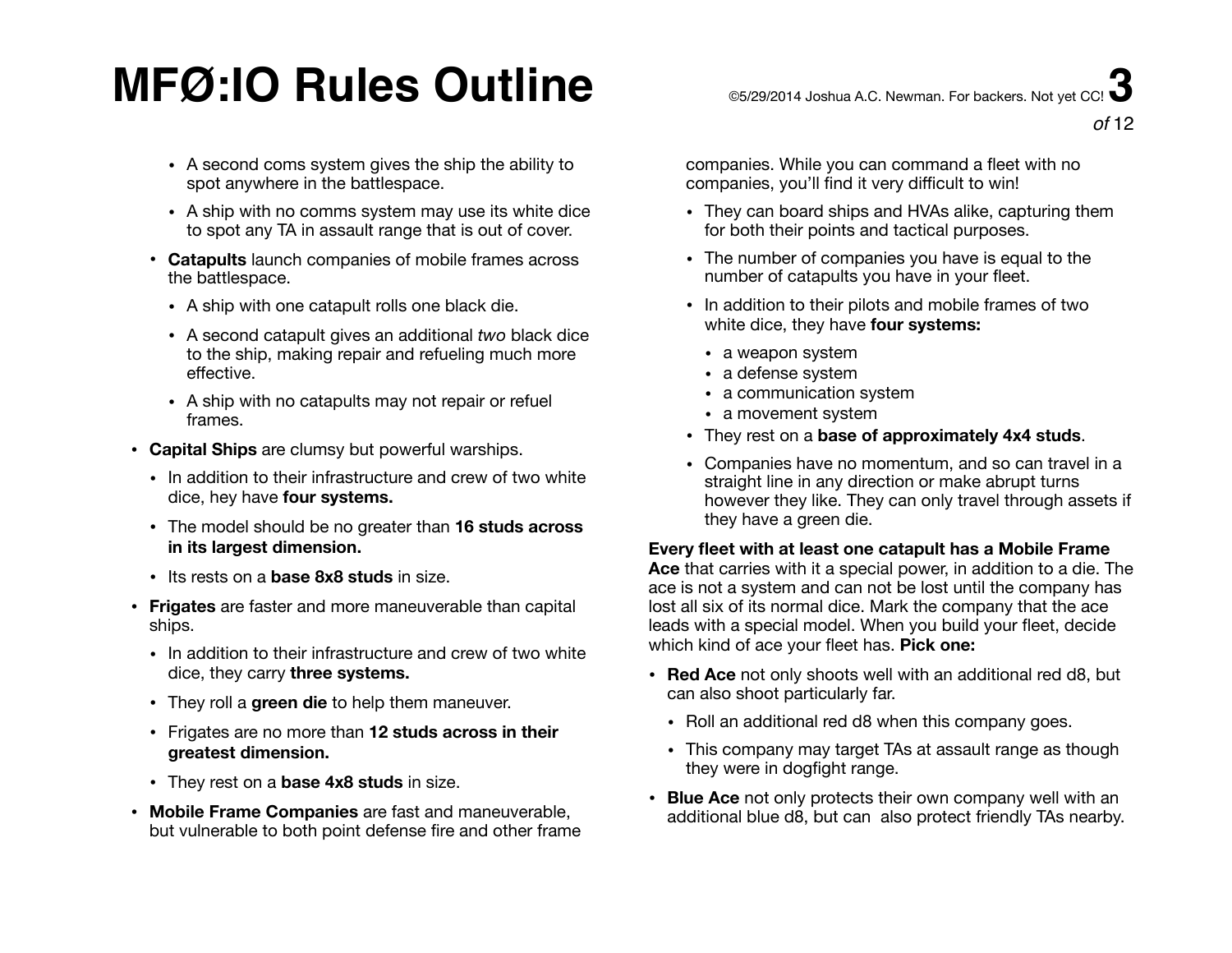# $\mathsf{MFG:IO}$  Rules Outline  $\mathsf{C}$   $\mathsf{C}$  and  $\mathsf{C}$   $\mathsf{C}$  and  $\mathsf{C}$   $\mathsf{C}$   $\mathsf{C}$   $\mathsf{C}$   $\mathsf{C}$   $\mathsf{C}$   $\mathsf{C}$   $\mathsf{C}$   $\mathsf{C}$   $\mathsf{C}$   $\mathsf{C}$   $\mathsf{C}$   $\mathsf{C}$   $\mathsf{C}$   $\mathsf{C}$   $\mathsf{C}$   $\mathsf{C}$

- Roll an additional blue d8 when this company goes.
- This ace makes any TA within point defense range take hits as though in cover.
- **Green Ace** not only moves quickly by rolling an additional green d8, but also can move other models.
	- Roll an additional green d8 when this company goes.
	- On its own turn **and** during the turn of a TA it is touching, the green ace may:
		- **move** any TA it touches my 1 unit in any direction
		- **or change its heading** by one click
- **Yellow Ace** not only spots particularly well by rolling an additional yellow d8, but allows others to further aid at their command.
	- Roll an additional yellow d8 when this company goes.
	- It may spot any ship within point defense range.
	- Place **both** the yellow d8 and its regular spot die on the ship that this company is spotting.
		- When you use the spot, add the dice together.
		- Other TAs may replace either of these dice as normal.

Aces also **board** enemy ships more effectively than companies without them.

## Setting Up the Table

When you arrive at the table with your friends, you'll **show off your fleet to each other.** Point out each ship, company, and HVA, making sure everyone can see what system does what. If it's at all unclear, make sure everyone knows which end is the bow on your ships.

### Determine each player's

### Points per Asset

When we start to count the score, each asset of each player (HVAs and TAs alike) is worth 5 points. Then we'll do some quick measurements to determine how to modify each player's points per asset (PPA).

Ask all the players:

- 1. Which player has the **greatest number of TAs** both ships and companies. **Reduce** that player's PPA by one.
- 2. Which player has the **fewest TAs**. **Increase** that player's PPA by one.
- 3. Which player has the **greatest number of shipboard systems**, which doesn't count individual systems in companies. **Reduce** that player's PPA by one.
- 4. Ask each player who has the **fewest shipboard systems**. **Increase** that player's PPA by one.

#### **If multiple players have the most or the fewest of TAs or shipboard systems,** they *all* tweak their PPA.

5. Write all the player's names across the top of the scoreboard with their PPA written under it. Then multiply your PPA by your number of assets you have — HVAs,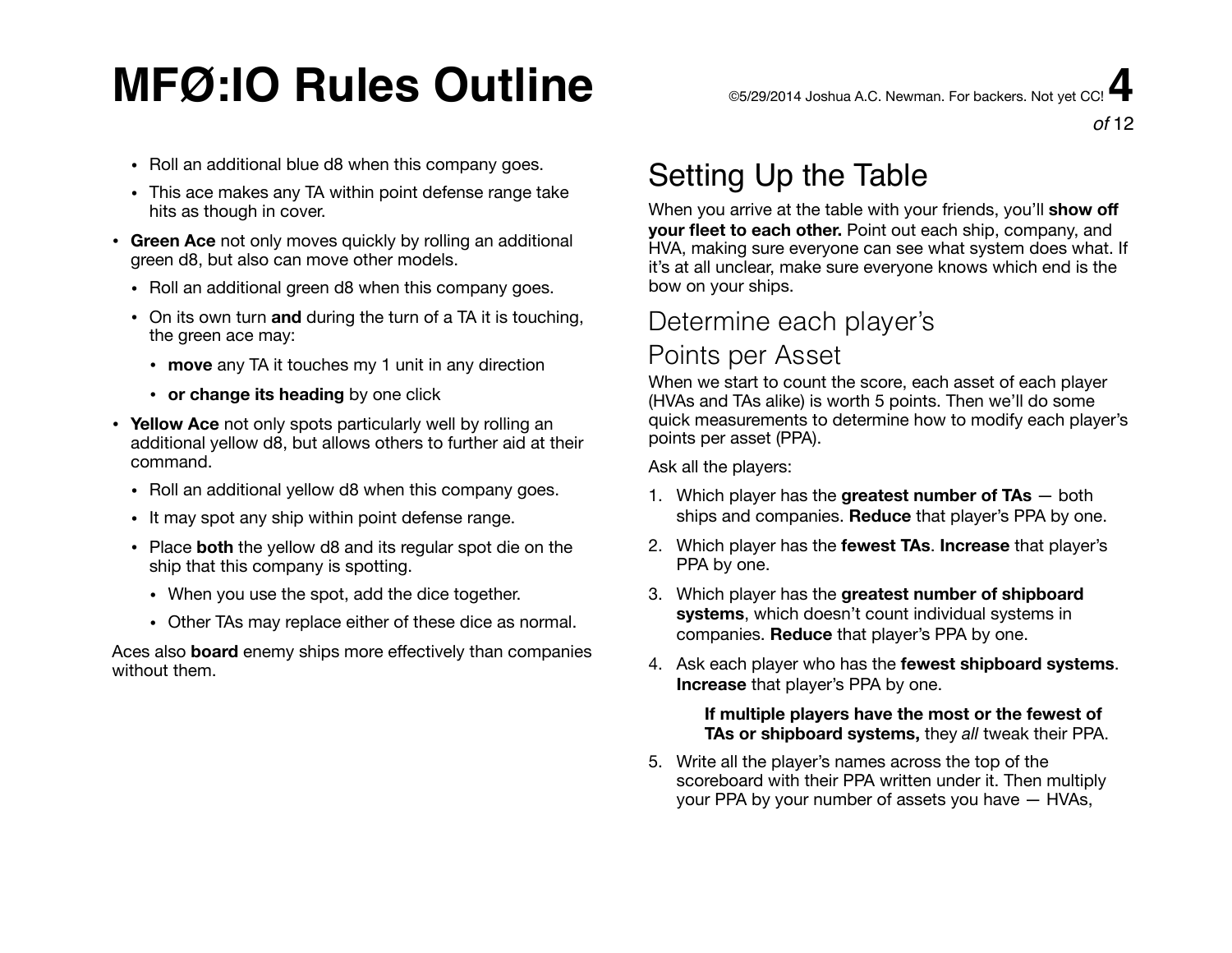ships, and companies — and write that down under your name. **That's your starting score!** 

If you have a tie for first place, then all tied players roll off. Whoever wins the roll-off can choose to remove a TA or continue forward with the tie.

The player with the highest score is the **defender.** The next highest scoring player is the **primary attacker,** and all other players are **secondary attackers.**

### Placing Assets Into the **Battlespace**

You'll set up your fleets from defender to attackers to defender.

- 1. **Defender,** place one HVA anywhere you like on the table.
- 2. Place your remaining HVAs within assault range of the first HVA.
- 3. Place one ship within assault range of the **first** HVA.
- 4. **Primary attacker,** place one ship just within assault range of the defender's ship.
- 5. **Secondary attackers,** place one ship anywhere on the table outside assault range of the defender's HVAs and ships.
- 6. **All attackers,** take turns placing all your ships outside of assault range from any of the primary defender's assets, then placing your companies touching your carriers, one company per catapult, then placing your HVAs.
- 7. **Defender,** place the rest of your ships, then place each company touching one of your carriers, one company per catapult.

8. Take turns in tactical order, placing a few pieces of space debris around the table one at a time, no closer than assault range from any ship but your own, and no closer than assault range to another piece of debris. If there's nowhere legal a player wants to place debris, stop placing debris.

## The Game Starts Now

Set the Doomsday Clock to 11.

Defender, pick a ship or HVA. In future turns, you may be able to pick a mobile frame company, but they're all still on deck for now.

Declare an enemy TA or space debris as the ship's target and the range at which it's attacking if you want to and can, and roll all the ship's dice at once.

### **On a ship's turn, you'll:**

- 1. declare your target
- 2. defend your ship
- 3. repair your ship
- 4. optionally, shoot
- 5. maneuver and move
- 6. shoot if you haven't yet
- 7. launch, fuel, and repair frames
- 8. spot a TA

### Declare your target

Declare which weapon your are using, then target a TA your ship can hit, either where it is now, or where it will be at the end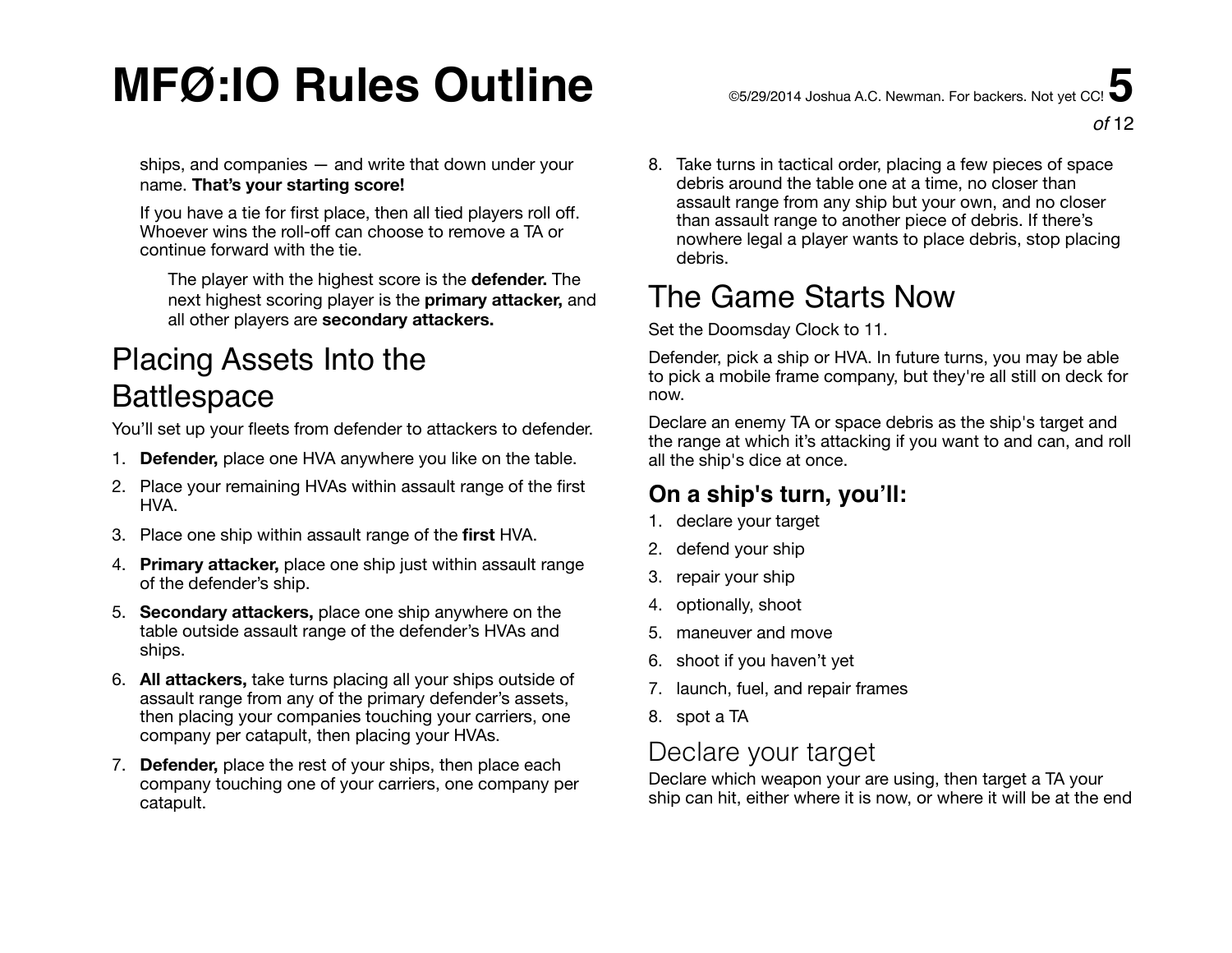of its move. If you don't have any weapons on your ship, you may only declare a target at dogfight range.

### Defend your ship

Allocate a blue die (if you have one) or a remaining white die to use as your defense number for the rest of this round. If you don't choose one, your defense number will be 0 for the round.

### Repair Your Ship

If any white dice are a 6, you may spend them to repair one system each that the ship has lost. You may not repair white dice nor give the ship systems that you didn't build them with; just re-attach the systems you've taken off.

### Optionally, shoot

Use a red die or a remaining white die to attack if you're within the range you chose. Continue in normal combat and tactical order.

You may opt to shoot after your move instead, or not at all.

#### **Ranges**

You can declare a target that is, or you hope will be, within range of your weapons. If your ship has no point defense weapon systems, its crew can still fight in their labor frames, carrying mobile frame-scale small arms with its white dice, attacking at dogfight range.

A ship may only target frames if they are at point defense range, or frames touching a ship that is within point defense range.

| Dogfight      | $() - 1$ |
|---------------|----------|
| Point Defense | $1 - 2$  |
| Assault       | 3-8      |
| Support       | > 8      |

#### **Damage**

Weapons at **support range** damage systems on other **ships** with a **5 or 6** on their hit dice.

Weapons at **assault range** damage systems on other **ships** with a **4-6** on their hit dice.

Weapons at **point defense range** damage systems on other **ships and mobile frame companies** on a **5 or 6**.

**When you lose a system to damage,** put it at the side of the table. You might need it again if you repair it.

#### **Cover**

A target is in cover if space debris or another ship is between the attacker and target, and within point defense range from the target ship.

If the target is in cover, the cover will absorb all 5s from a support- or point defense-range weapon, and all 4s from an assault range weapon. If the cover was debris, remove it from the table as destroyed.

The cover for a target that has been spotted takes damage at the discretion of the attacker.

*of* 12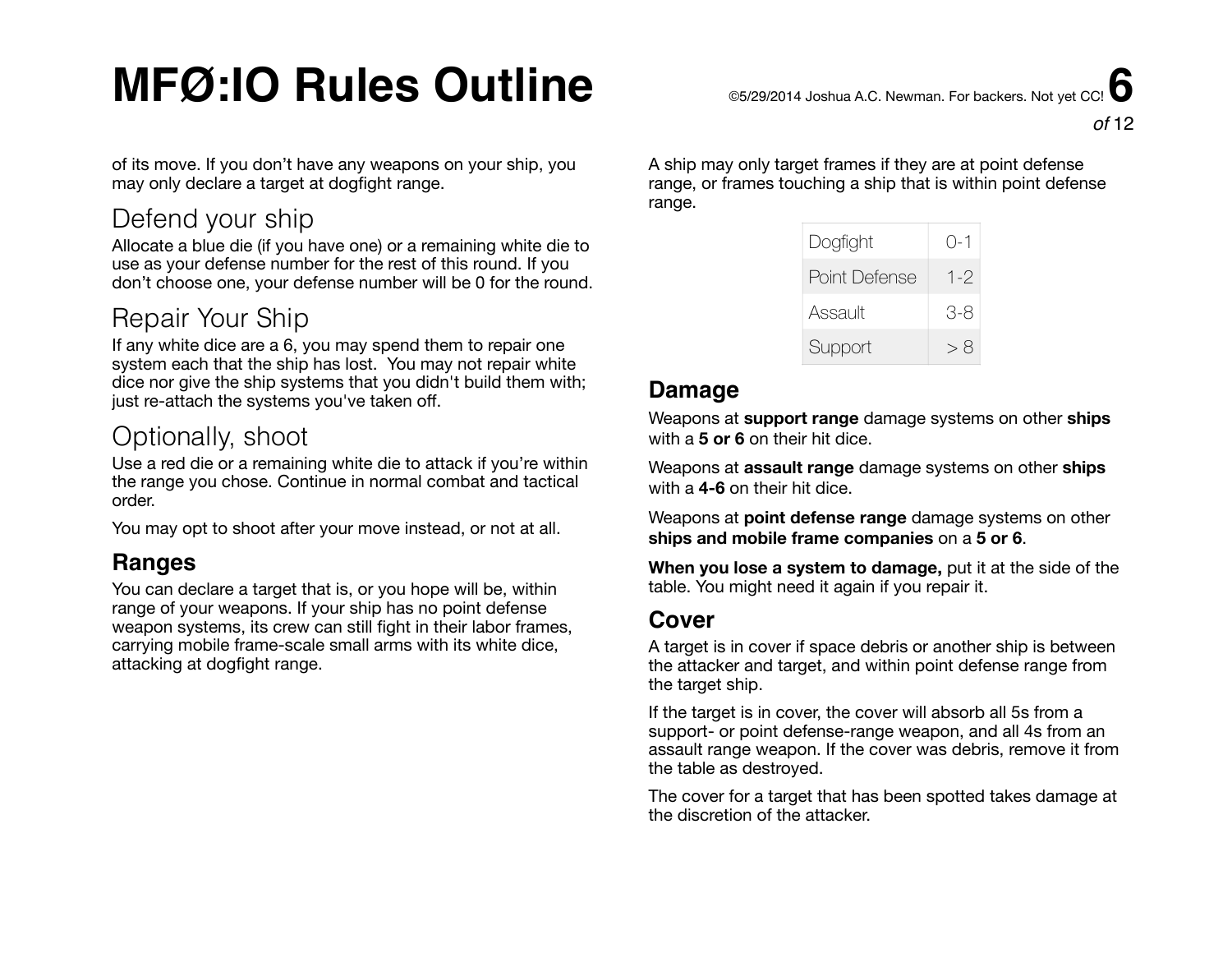### Move and Maneuver your ship

A ship requires constant maneuver to stay on course, and will move straight forward 4 units unless you order it to maneuver. You may allocate a green or remaining white die to maneuver the ship. Each pip on your maneuver die allows you to pick one:

- **Increase the speed** of the ship this turn by 1.
- **Decrease the speed** of the ship this turn by 1. Ships may not reverse.
- **Click any single hinge** on the ruler either once (for all capital ships, frigates, and HVAs) or twice (for frigates only). Assets may not click a single hinge more than once in a turn.
- **Avoid a collision** with space debris that lies in the ship's path.

When a ship moves, the player may reposition any of their frame companies touching the ship or its base to anywhere else in contact.

All other companies may opt to continue on with the ship, choosing where to position themselves in tactical order, or stay where they are on the table.

**A ship starts its any movement** by placing the end of the ruler at the back of the base.

| --<br>.,<br>ı<br>. . | . . |
|----------------------|-----|
|                      |     |
|                      |     |

**To move a ship forward,** slide the ship along the ruler for as long as it's going straight.

*In this case, the player has used one maneuver pip to reduce the ship's forward movement from 4 to 3.*

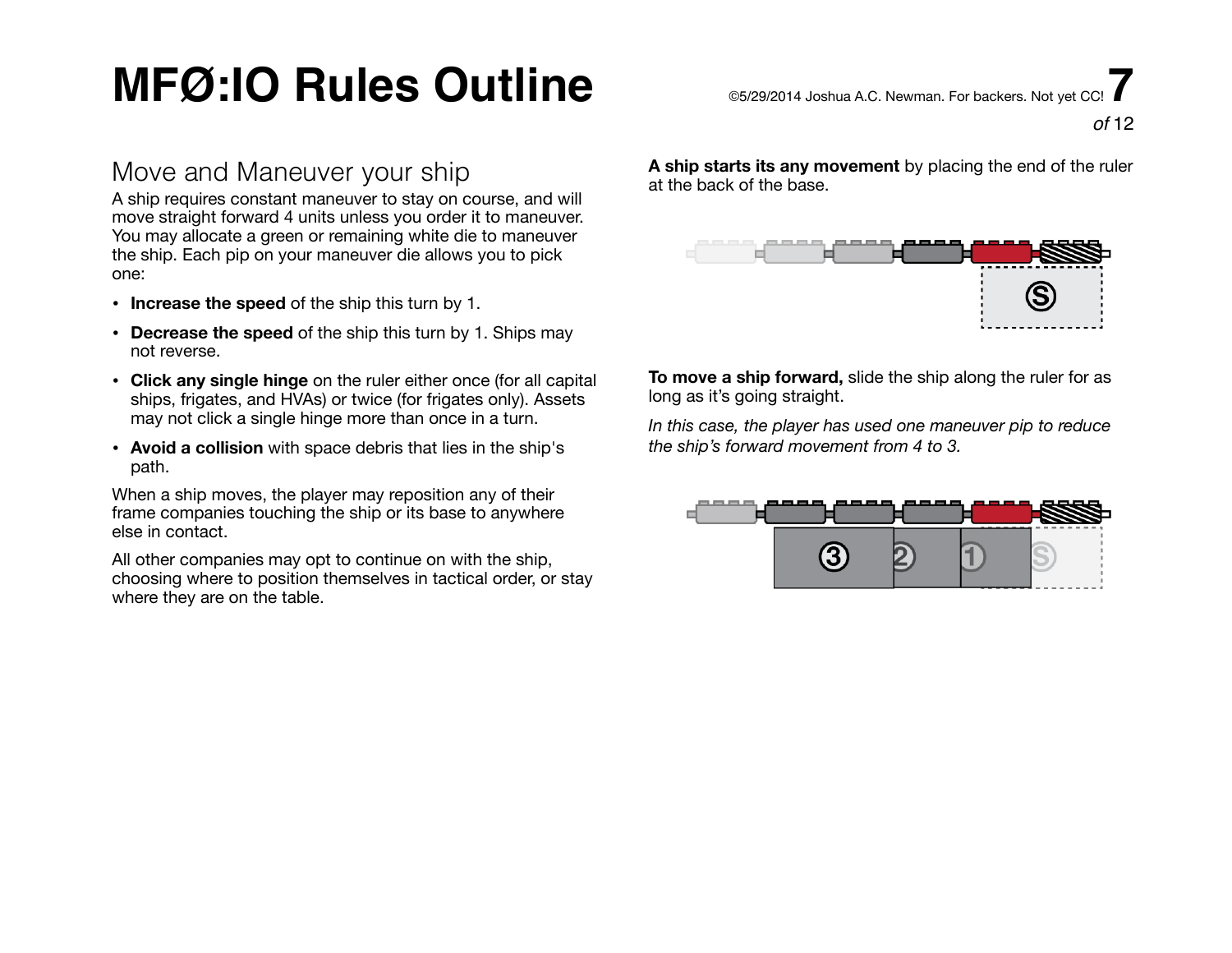#### **To turn your ship,** click the ruler in the direction you want to turn and it along the base on the inside of the upcoming curve.

*In this case, the player has used one maneuver pip to click the first hinge by one click in order to turn. Because this ship is a frigate, the player could have chosen to click it again with the same maneuver point, but didn't.*



To finish the turn, line the front of the base up with the next segment of the ruler, rotating it in place.



### **Ramming, Collisions, and Passing**

Sometimes, you'll want to ram another ship or HVA, and sometimes a collision will happen against your wishes.

**If a ship would end its turn touching another ship, they have collided**, whether they wanted to or not. Skip to rolling collision dice.

**If a ship's move would take it all the way through another ship**, however, the players will have an opportunity to choose to ram or or avoid the collision.

- **If one ship is a frigate**, it can use its maneuverability to decide unilaterally if the ships are colliding or not. Continue with your move.
- **If neither or both of the ships are frigates**, the ship currently moving says if it wants to ram or not. If that player decides not to ram, the other player then decides if they want to, instead. If either of them want to collide, they will. Stop the ship as soon as it touches the other ship and roll collision dice.
- **If a ship moves through or touches a mobile frame company,** the company can decide if they cling to the ship. If the company is out of fuel, the owner of the ship decides instead if they're capturing/rescuing the company.
- **If a ship moves through a piece of space debris**, it can avoid the debris at the cost one maneuver pip. Otherwise, stop the ship where it touches the debris and roll collision dice. Then choose to remove the debris altogether or move it the same distance as their current speed, though not into an immediate collision.
- **• Assets can pass companies to other ships as they pass within point defense range.** If the company has been

*of* 12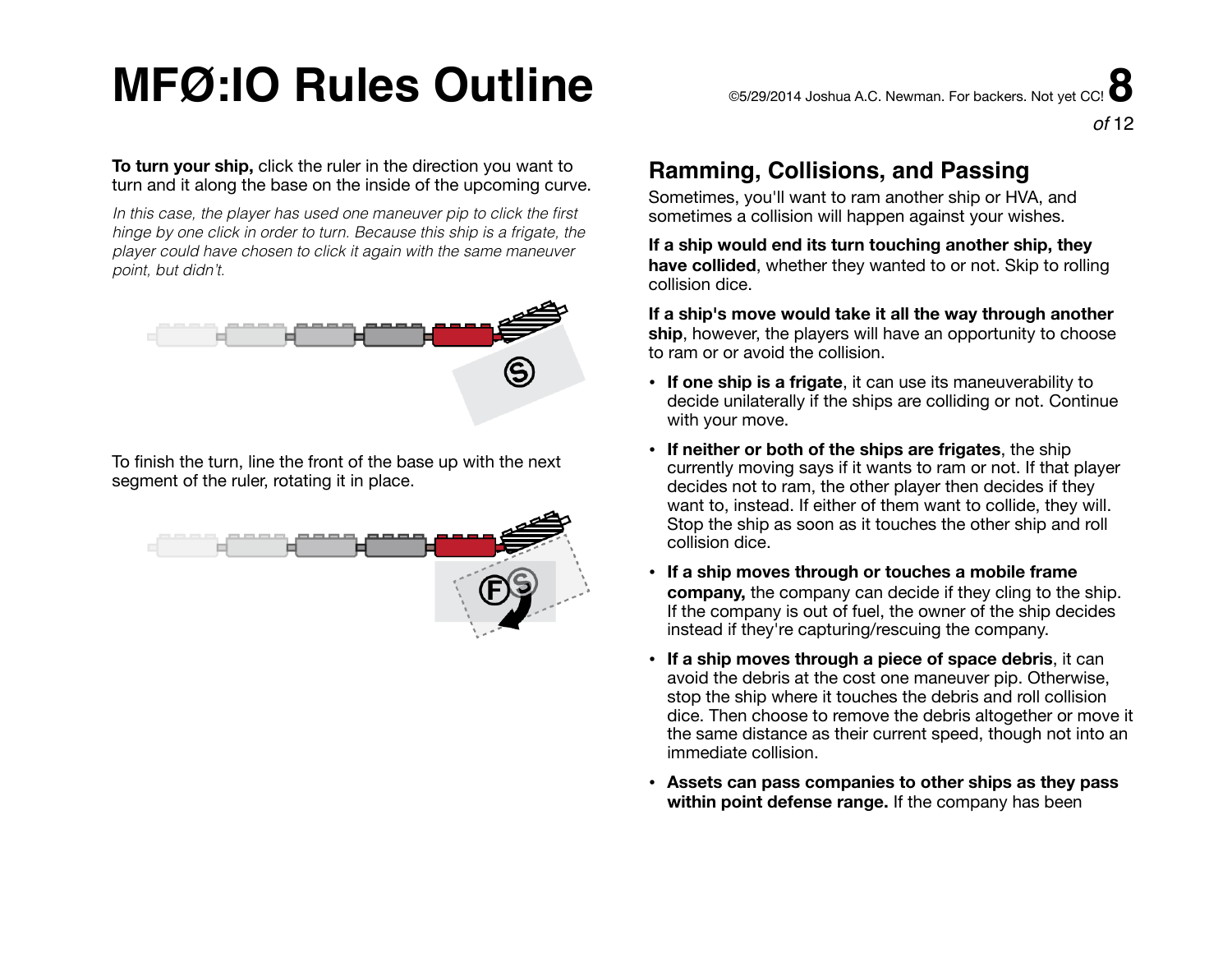captured, it stays captive, touching the ship as long as the owner of the ship so wishes.

### **Collision dice**

When two ships collide, roll as many dice as the current ship's speed — the total distance the ship would have traveled had no collision occurred. Every 1 or 2 on the die damages one of the ramming ship's systems. Every 4-6 damages one of the target ship's systems.

Starting with the rammer, both players turn their opponent's ship by a number of clicks up to the number of hits the ship took. If such turning would cause another collision, stop the turn just before the ships collide.

When the target is an HVA, the HVA will take no damage, but the rammer will still turn it.

Note that HVAs may never opt to ram. If their turn ends on top of another ship, it stops before the collision happens. If its maneuver will take it through a ship, that ship can unilaterally opt to ram it or allow it to pass.

### The Edge of the Table

**If a ship leaves the edge of the table**, it's lost in space and won't be able to return to this volume until the battle is over. The player loses its points immediately and removes the model from the game.

**If in doubt about whether the ship is still on the table,** assume that it is.

**If an HVA hits the edge of the table,** the player with the highest score, other than the player who owns the HVA, rotates it in any direction they like to keep it from going off the table.

### Launch, Fueling, and Repairing Frames

If your ship has a catapult system and a company of frames touching the ship or its base, you can opt to fuel and repair it, and launch one company per catapult.

Using a black or remaining white die, you may **repair** any company back to as many total systems as the repair die shows.

*So, if your company has 2 white dice, a weapon and a defensive system left, you can use a repair die of 5 to replace its movement or spotting system. If the die was a 6, you could repair both.* 

You may also use a black or remaining white die to **fuel** any company by optionally replacing its current fuel die (if any) and then **launch** them. Place the company touching any asset on the table not in cover to the launching carrier, and place the fuel die beside the company. That die will count down every round, and sometimes during dogfights.

The frame company now moves in normal tactical order.

### Spot a Tactical Asset

A ship may use a yellow die or a remaining white die to spot any TA, or replace an existing, smaller spot die.

If the ship has no spotting/comms systems, it may only spot a TA at assault range that is not in cover.

If the ship has one spotting/comms system, it may spot any TA at assault range.

If the ship has two spotting/comms systems, it may spot any TA in the battlespace.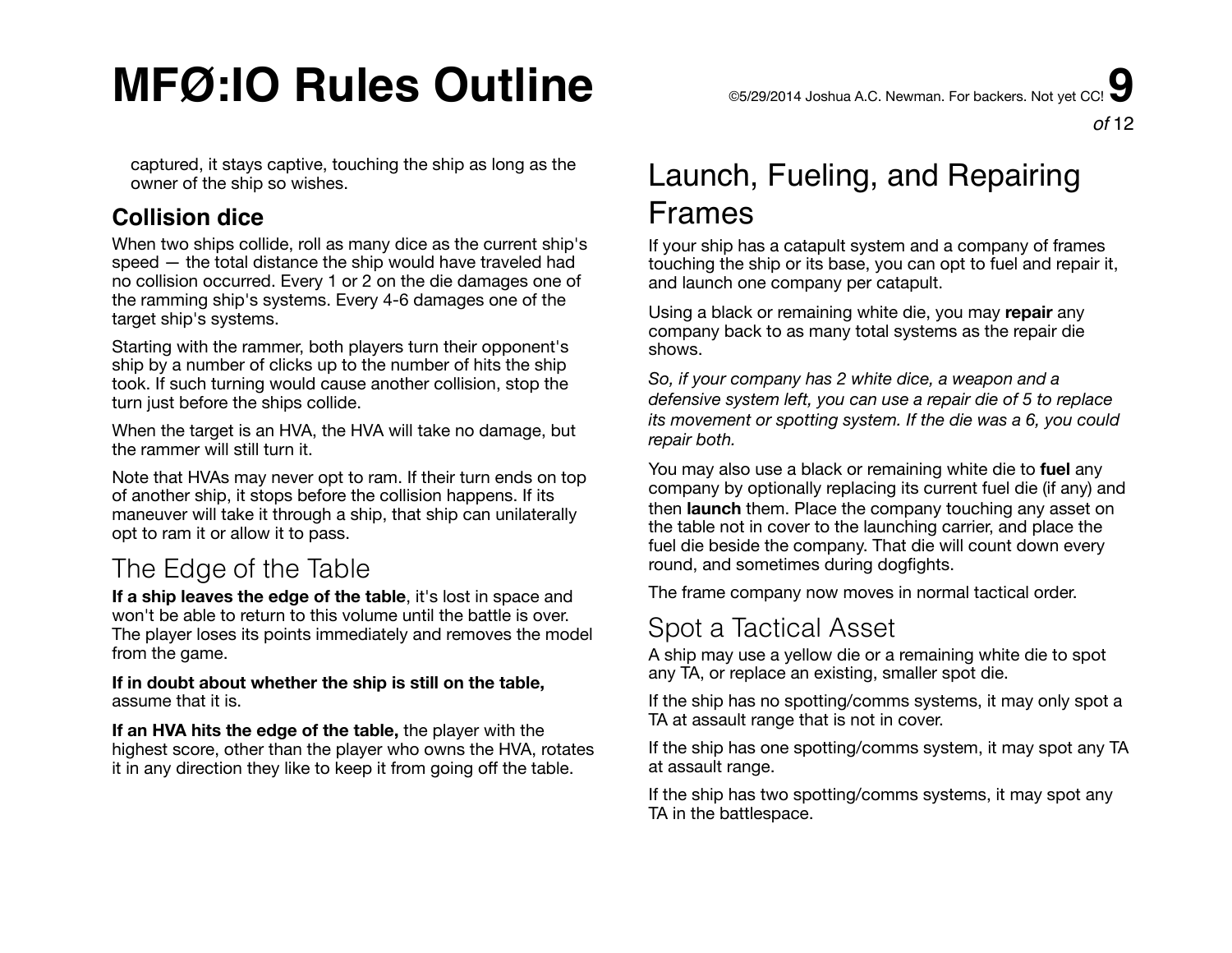### A Frame Company's Turn

Declare an opposing TA or space debris as the company's target and the range at which you will attack it. All companies can attack at dogfight range. Only the red ace's company can choose to attack at assault range.

Roll all the company's dice, including the fleet's ace's, if they're in this company.

On its turn, a frame company will:

- 1. **defend** your company
- 2. optionally, **attack**
- **3. move**
- 4. optionally, **shoot** if you haven't yet
- 5. **spot** a TA

### Defend Your Company

Allocate a blue or white die to use as your company's defense number.

The **blue ace**, when attacked, takes hits as though in cover and may make any other unit in point defense range take hits as though in cover.

### Optionally, Shoot

Allocate a red die or a remaining white die to use as your attack. You may opt to shoot at the end of your move instead of at the beginning, or not at all.

### **Dogfight range**

Frame companies may only attack at dogfight range. Dogfight range is 1 ruler unit, **or** touching the same ship or its base as the target.

The **red ace** allows the company to choose to attack at point defense or assault range, as well.

Frame companies damage other frame companies on hit dice of 4-6, or ships on 5-6.

Ships may use their white dice to attack at dogfight range, as well.

#### **Dodging away**

Companies that have a green die remaining and are touching a ship may, when taking hits, spend one fuel to step to two units directly away from the ship.

### **Move**

Allocate a green or remaining white die to use as your move. Mobile frame companies move as in Mobile Frame Zero: Rapid Attack.

If a company comes into contact on its move with an unfueled company, they can carry it with them to rescue or capture it.

The **green ace** may move or turn each ship it touches by one unit or one click in any direction. Additionally, it may do this when the ship moves itself, and may unilaterally decide if the ship it is on collides with another model. If both ships are carrying a green ace, the ships will collide if either wants them to.

#### **Abandoning Assets**

If the last company of the player who owns a ship abandons it by flying at least 1 unit away, by being destroyed, or by running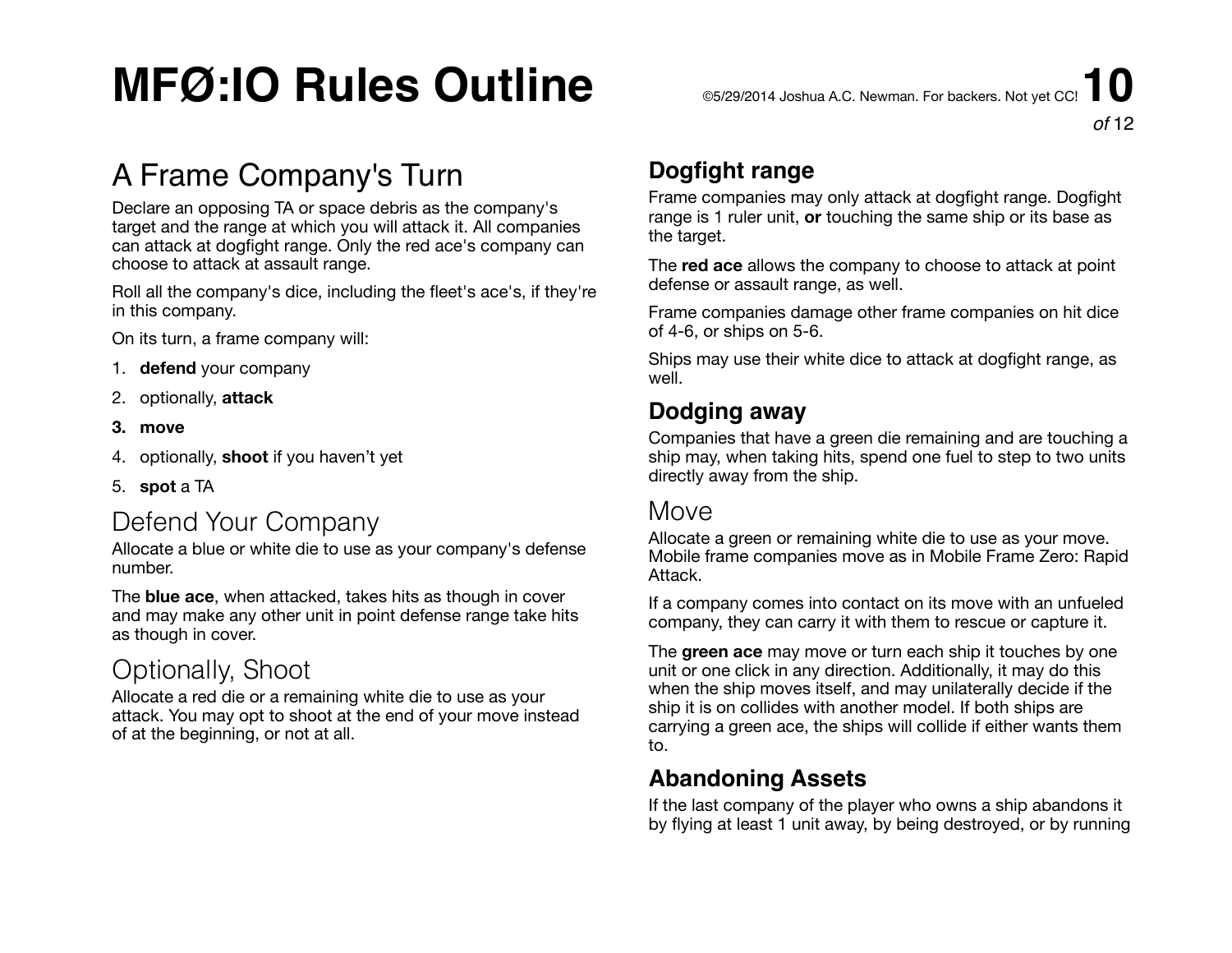out of fuel, the ship and any un-assigned dice immediately return to the original owner of the ship.

HVAs remain in the possession of the last player to have a TA within point defense range of it.

### Spot a Tactical Asset

Allocate a yellow or remaining white die to use as your spot. Frame companies can only spot TAs in dogfight range.

The **yellow ace** may place its yellow d8 in addition to its normal spot die. When the spot is used, use both dice. Additionally, the yellow ace may spot at point defense range.

## Capturing HVAs

When one player is the only one with TAs within point defense range of an HVA, that player may take immediate possession of it, increasing their own score by their own PPA and reducing the points of the previous owner by the opponent's PPA. The new owner now takes it as their own asset. If it has already moved this turn, the player does not get to move it again, but until another player captures it, they control it and retain its points.

### Ending the Round

When all assets have taken their turn:

- 1. Remove all blue (defense) and yellow (spotting) dice from the table.
- 2. Capture and defend ships
- 3. Turn the Doomsday clock down by one.
- 4. Turn all of your fuel dice down by one.

### Capturing and Defending Ships

If any ship has a hostile company touching it or its base at the end of the round, each player rolls one yellow die for each company, **plus another die if their ace is in this boarding action**. The owner of the ship additionally rolls all red dice for point defense weapon systems on the ship.

- One player may opt to aid another, giving them their dice. That player can not take possession of the ship this round.
- The player with the most **yellow dice reading 3 or higher**, captures the ship. If none are highest, the current owner of the ship keeps it.
- Every die reading **4 5 damages one system** belonging to the player of the attacking player's choice.
- Every die reading **6** damages **two** systems of a player belonging to the player of the attacking player's choice.
- Every die reading **7** damages **three** systems belonging to the player of the attacking player's choice.
- Every die reading **8** damages **four** systems belonging to the player of the attacking player's choice.

#### **When a player captures a ship**

- 1. Increase their score of the capturing player by their own PPA.
- 2. Reduce the score of the losing player by their own PPA.

### Bingo Fuel

A frame company with only 1 fuel left is at bingo fuel. This is their last opportunity to get to a friendly carrier and refuel before they're lost.